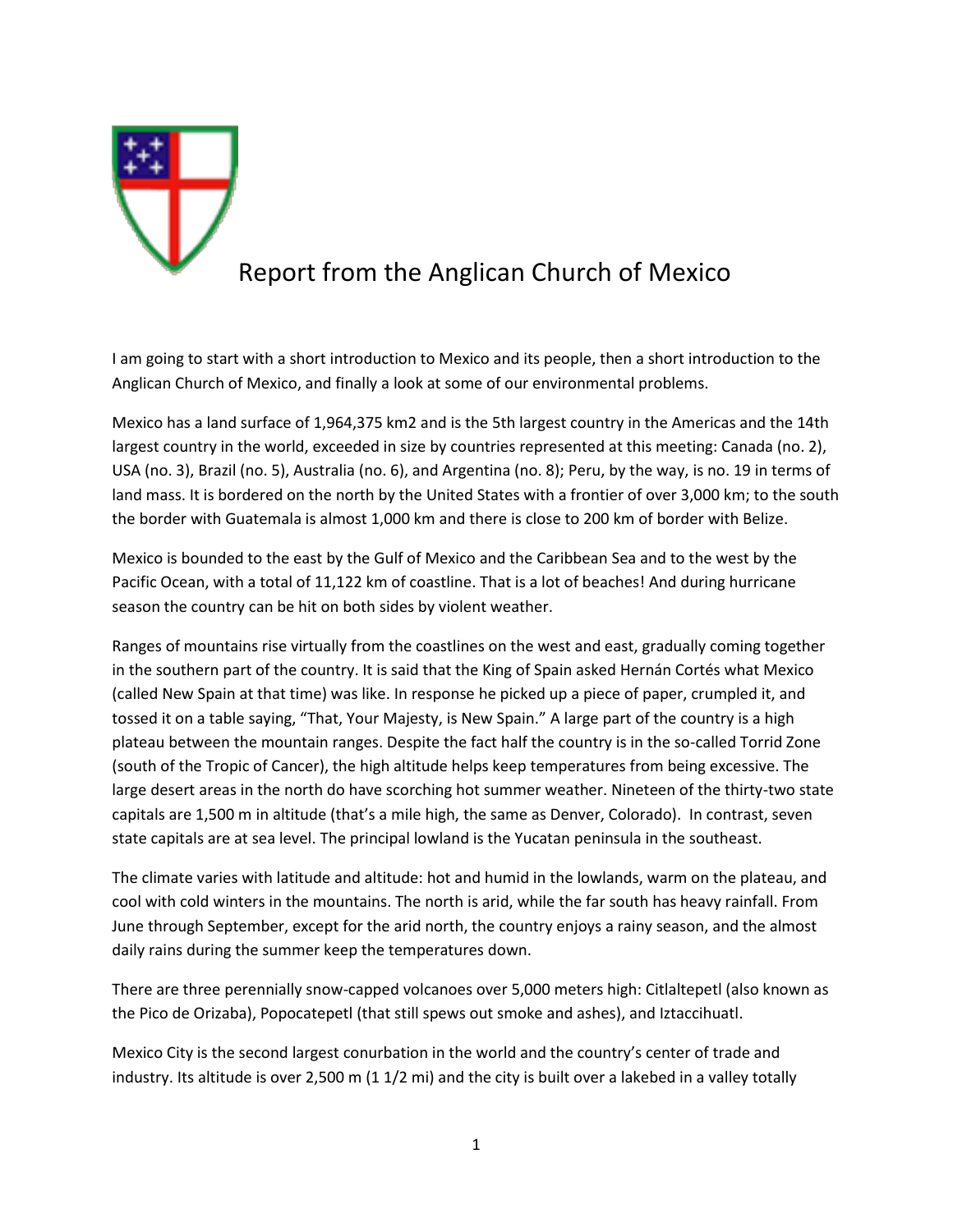surrounded by mountains. All of this leads to major environmental pollution. The second largest city, Monterrey, is also heavily polluted.

Agriculture involves a fifth of the workforce; crops include sugar cane, grasses, grains, coffee, cotton, cacao, and fruits and vegetables. Mexico is rich in minerals, including copper, zinc, lead, tin, sulfur, and silver, where it is the second producer in the world, after the leader, Peru. It is one of the world's largest producers of oil with vast oil and gas reserves in the Gulf of Mexico. The oil and petrochemical industries dominate, but a variety of manufactured goods are now produced including iron and steel, motor vehicles, textiles, chemicals, cement, and food and tobacco products. The tourism industry is important, although it has been hard hit by the bad news reports about narco massacres. Over three fourths of all trade is with the USA. Following income from petrochemicals, the second largest source of income is the money sent home to Mexico by the undocumented (and documented) workers in the US and Canada. Over 70% of the population has cellular telephones.

The current population is over 111 million. The native language is Spanish, but one in six, or over 6 million Mexicans speak an indigenous language. In my diocese of Southeastern Mexico there are more than 3 million speakers of indigenous languages. In the state where I live (Oaxaca) more than 40 languages are spoken. The median age is 26 and life expectancy is 76 for women and 73 for men. Average scholarity is 8.5 years, and over 90% of the population can read and write. The average number of children per woman is 2.1. This figure has been steadily decreasing (in 2005 it was 2.5), despite the fact that the overwhelming majority of Mexicans are Roman Catholics. Mexico is the country with the largest number of Roman Catholics in the world. Mormons and evangelical Christians have been steadily increasing their ranks. We Anglicans are a really tiny minority. In fact, we do not have accurate figures as to how many of us there are.

Mexico is immensely rich in wild life. Around 10% of the world biodiversity can be found in Mexico. It is number one in the world in species of reptiles, number two in mammals, fourth in amphibians, and fifth in plants. A system of Protected Natural Areas covers 15.9% of the entire country.

So much for the good news. Now, the problems. Recent drought in the north has hit hard. In the south there is considerable deforestation, largely by livestock owners who destroy patches of tropical rain forests to make room to graze their cattle. Almost all electricity is generated by oil and coal. There is only one nuclear plant and very little hydroelectric generation. Recently an effort has been made to generate electricity by wind. We have plenty of wind, but the local farmers have held up the project demanding large payoffs for the use of their land. Solar generation is expensive and also in its infancy, mostly used to power emergency telephones along the highways and an occasional solar water heater.

Recycling is in its infancy. In 2008 only 3.6% of urban solid residue was reprocessed. Mexico is the world's major consumer of Coca Cola, not to mention other soft drinks. (It is not surprising that diabetes and its complications is the number one cause of death.) Drinking water, even though it has been purified is not safe to drink in most places direct from the tap. An immense amount of bottled water is sold, so you can imagine what a huge problem all those plastic bottles create. Although excellent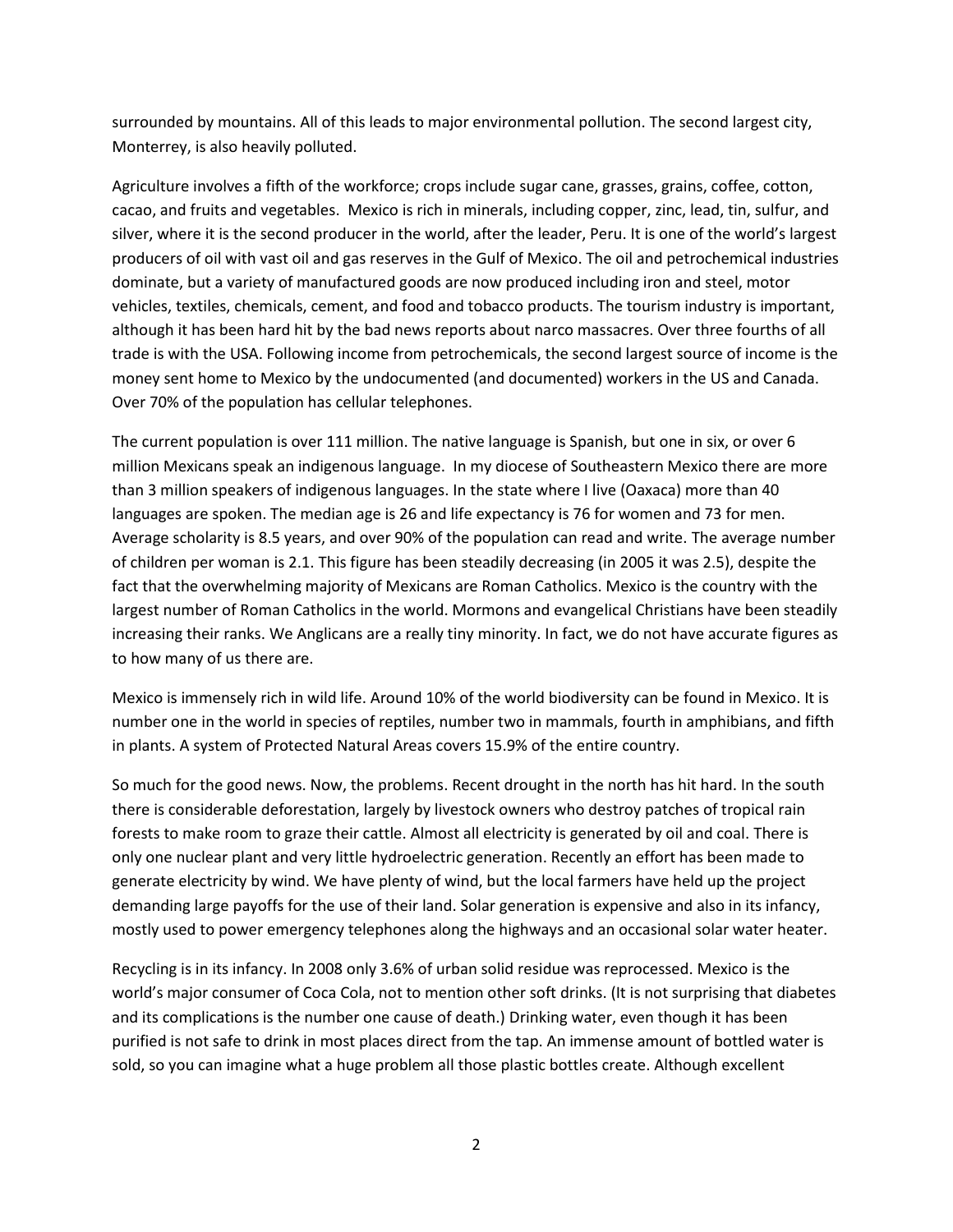legislation is in place to protect and improve the environment, there is not much social awareness of what people can do to alleviate the problems.

Heavy rains and flooding during the rainy season wipe away precious topsoil and carry waste matter to the few rivers that we have and eventually to the ocean.

Genetically altered seeds are a huge problem, especially corn that is one of our major crops and along with beans and chilies is the staple item in the Mexican's diet. The farmers who plant native varieties are constantly threatened by cross-contamination. The farmers who use the altered seeds have to use more (chemical) fertilizers and have to buy new seeds for each crop as they do not reproduce themselves.

Widespread poverty is the rule here. The immense majority of the wealth of the country is in the hands of only a few people. The middle class exists but is far outnumbered by the destitute. There is basic medical care for most people, but with few resources. There are virtually no ways a person can get a handout from the government such as unemployment insurance. The decision to go north to the United States and attempt to become an undocumented worker there is taken by many people. There are entire villages without any men in them under 50 years of age. They have all gone north. The money they are able to send back is life-saving for the family but takes its toll on the family's stability.

Good laws are in place concerning social and environmental issues. But there is insufficient vigilance regarding their application. The Mexican mindset leans towards trying to circumvent the law rather than trying to uphold it, and that in itself creates problems. Greed is another problem. Here I am thinking especially of the people who clandestinely collect turtle eggs because they can be sold for a large amount of money and are purported to be aphrodisiac in nature. But, fortunately, hundreds of volunteers swarm to the beaches to help protect the baby turtles and direct them to the water after they hatch.

Now a few words about the Anglican Church of Mexico . . .

The Anglican Church of Mexico goes back to the middle of the nineteenth century when British and American citizens who were working in the mining and railroad industries sought church services in English. The first service in Mexico City was held on Christmas Day, 1869. In 1882 Christ Church was organized as the first permanent Anglican Church in the country. After 1884 other English-language churches were founded in other cities and they all joined together in 1904 to found the Missionary District of Mexico. The name was later changed to the Diocese of Mexico and covered the entire country.

In parallel, among Spanish speakers the following was happening. The Reform Laws that drastically affected the enormous land holdings of the Roman Catholic Church were promulgated, and a new constitution was issued in 1857. A small group of Mexican Roman Catholic priests supported the new laws and were consequently excommunicated. However, they joined together to form a church that was independent from Rome in 1861. In 1872 they adopted the name of Iglesia de Jesús (Church of Jesus),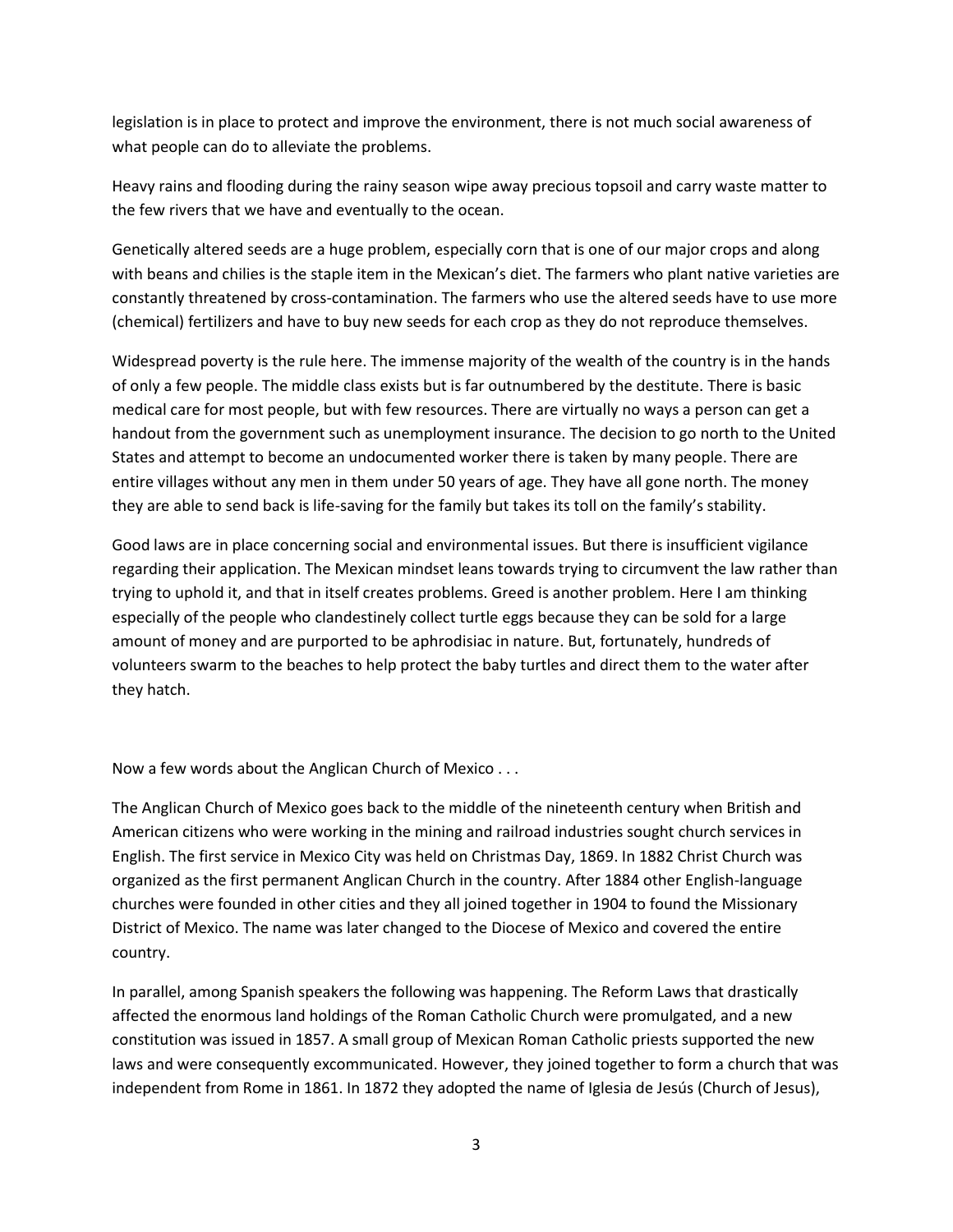which later on was changed to the Mexican Episcopal Church. From the outset these priests were in contact with Anglicanism through the Episcopal Church in the United States. In 1875 a formal relation of intercommunion and collaboration between both churches was formalized. The Mexicans learned more about the Anglican traditions and decided to completely become a part of it. In 1906 the Mexican priests and people were received into the Missionary District of Mexico by the first bishop sent to Mexico from the United States. The church in Mexico thus became Spanish speakers and Mexicans in the majority, as it continues to be today.

The first Mexican bishop was elected in 1931 and he continued to serve the entire country of Mexico. In 1972 the country was split into three dioceses and a further split later on resulted in five dioceses, which is the situation today.

Since 1995 the five Mexican dioceses became an autonomous province of the Anglican Communion when they became independent from the Episcopal Church in the USA. The Episcopal Church has continued to offer steadily decreasing monetary aid, and the Mexican clergy and church workers continue to be a part of the Church Pension Fund in the US.

The Anglican Church of Mexico has mostly Mexican clergy, including a number of women. There is one national seminary in Mexico City. There are five active diocesan bishops, one of whom is also the primate and three retired bishops. At the moment one of the seats is supplied by a retired bishop from Panama acting as interim bishop. The general outlook of the Church in Mexico is liberal.

Most of our congregations have a small church building. All the priests are paid the same salary throughout the country. Most congregations are lower middle class, but there are about 10 English language congregations in Mexico that are totally self-supporting, although their numbers to not qualify most of them for parish status. There is rural work in some areas; in the Diocese of the Southeast most of the work is in villages and the economic level of the congregations is at the poverty level.

Some churches have resorted to setting up small businesses to help make ends meet and to provide a small income for some of their members. There are tortilla factories, bread shops, water purification facilities, cattle ranches, taxi cabs, and probably other businesses I am not aware of. I know some of the women do embroidery that is sold in the US through a companion diocese. The companion diocese movement has greatly benefited Mexico. Visitors from the US work hand in hand with the Mexican congregations: building, painting, gardening, etc. Some dioceses send a yearly medical mission to Mexico, especially to the rural areas.

The distances in Mexico are great and not everyone has the benefit of the Internet. Every diocese has its yearly synod, but most of the church activities are organized by the individual missions. Some effort is made to get young people together, but, again, the distances are a problem, as the bus fare is prohibitively expensive for many people. Whatever is done in matters of caring for the environment is largely up to the initiative of the local churches under the leadership of the priest in charge. By way of example, the congregation I belong to is a city church and therefore has indoor plumbing. We use lowwater-use toilets and only flush them when absolutely necessary. We do not use plastic implements or plates for our fellowship hour, rather crockery that we wash and use the dishwater to water the garden